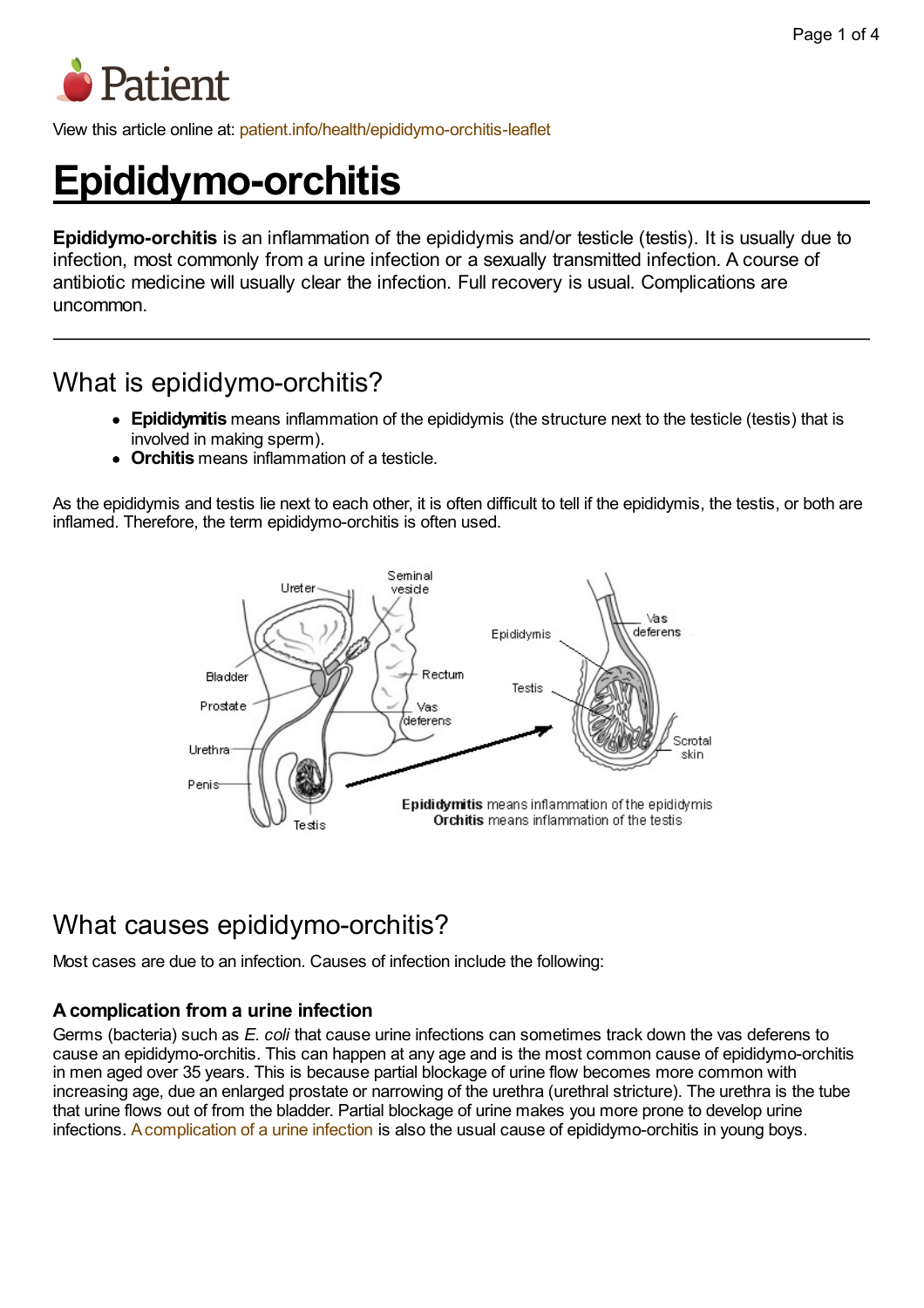#### **Sexually transmitted infection**

Asexually [transmitted](http://patient.info/health/sexually-transmitted-infections-leaflet) infection is the most common cause of epididymo-orchitis in young men (but can occur in any sexually active man). It most commonly occurs with chlamydial and gonorrhoeal infections. In men, these infections typically infect the urethra to cause a urethritis. However, sometimes the infection can track down the vas deferens to the epididymis and testicle (testis).

#### **The mumps virus**

The mumps virus used to be a common cause. Most people with mumps develop swelling of the parotid salivary glands. However, mumps in boys also causes epididymo-orchitis in about 1 in 5 cases. The virus gets to the testicles via the bloodstream. This cause is now uncommon since the measles, mumps and rubella (MMR) immunisation is now routinely given to children.

#### **An operation to the prostate or urethra**

This may allow germs (bacteria) into the urethra which may track down to the testicles. Epididymo-orchitis used to be a common complication after removal of the prostate (prostatectomy). This is now rare due to better surgical techniques.

#### **Medication**

Epididymo-orchitis can occasionally be a side-effect of a medicine called amiodarone. It normally occurs at doses above 200 mg, especially when the dosage range reaches 400-800 mg.

#### **Uncommon causes**

Other viral infections are uncommon causes of epididymo-orchitis. Infection from other parts of the body can, rarely, travel in the blood to the testicles, such as tuberculosis (TB) and brucellosis. When this happens it is usually in people who have a problem with their immune system (for example, people with AIDS). Schistosomiasis is a tropical infectious disease that can cause epididymo-orchitis. Men with Behçet's disease may develop inflamed testicles to cause a non-infective epididymo-orchitis. Injury to the scrotum can cause inflammation of the epididymis and testicle.

### Who develops epididymo-orchitis?

Epididymo-orchitis occurs in about 1 in 1,000 males. It is common in men aged 15-30 years and in men aged over 60 years. It does not occur very often before puberty. About 3 in 10 boys who have mumps after puberty develop orchitis. Your risk of getting epididymo-orchitis is increased if you have a catheter or other instruments inserted into the urethra.

### What are the symptoms of epididymo-orchitis?

Symptoms usually develop quickly - over a day or so. The affected epididymis and testicle swell rapidly and the scrotum becomes enlarged, tender and red. It can be very painful.

There may be other symptoms if the epididymo-orchitis is a complication from another infection. For example: pain on passing urine if you have a urine infection; a discharge from the penis if you have a urethral infection; etc. As with any infection, you may have a high temperature (fever) and feel generally unwell.

### Are any tests needed?

### **Tests to look for infecting germs (bacteria)**

Aurine test will usually be done if a urine infection appears to be the root cause. Asample (swab) from the urethra or other tests may be done if a sexually transmitted infection is thought to be the root cause. Sexual partners of people with epididymo-orchitis caused by a sexually transmitted infection will also need testing.

See separate leaflets called Genital [Chlamydia,](http://patient.info/health/genital-chlamydia-leaflet) Urethritis and Urethral [Discharge](http://patient.info/health/urethritis-and-urethral-discharge-in-men) in Men and [Gonorrhoea](http://patient.info/health/gonorrhoea-leaflet) for more details.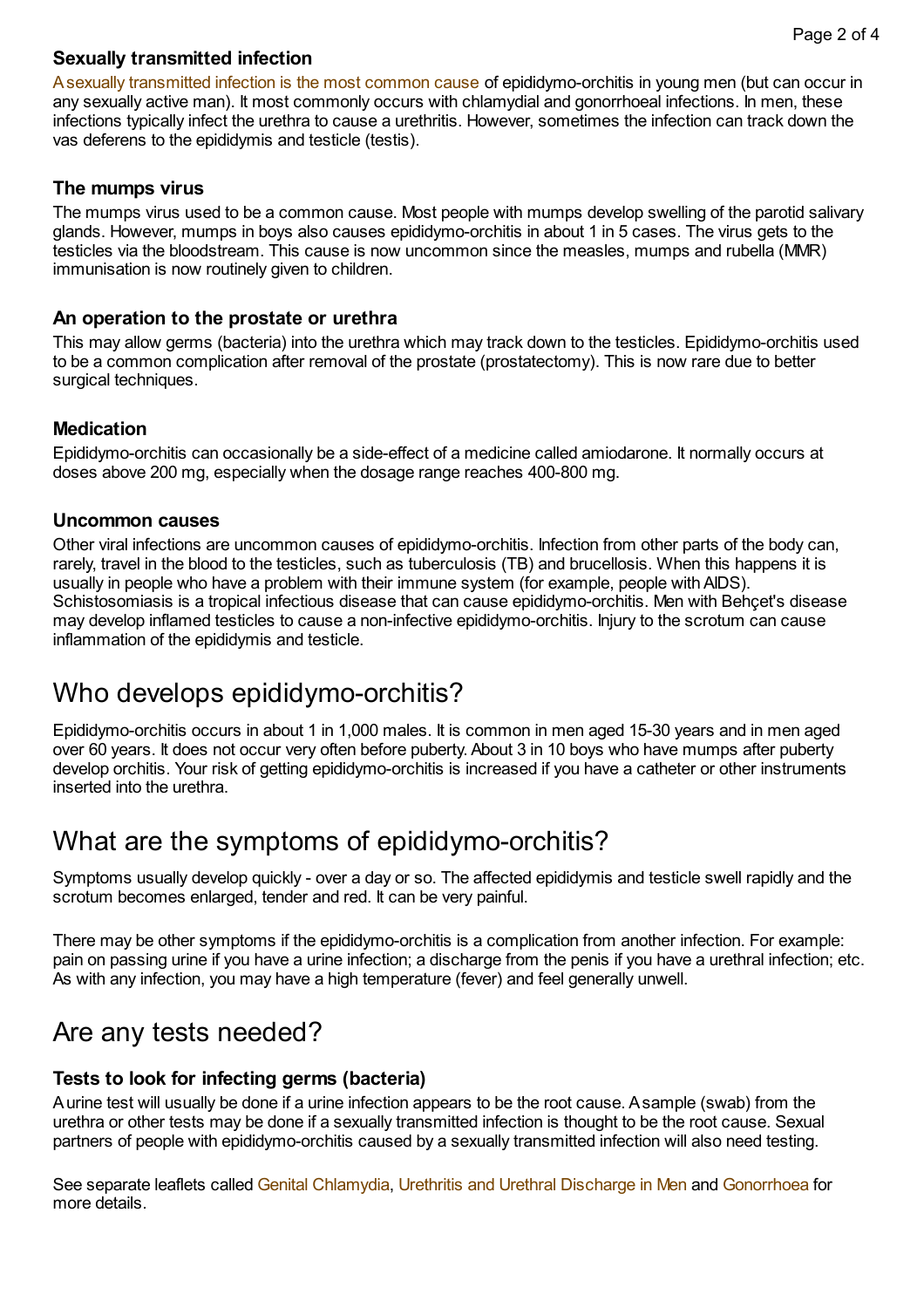#### **Tests of the urinary tract**

Tests to look into the urethra and bladder may be needed if a urine infection is the cause and this is thought to be due to partial blockage of urine flow or other urinary tract abnormalities.

See separate leaflets called Urine [Infection](http://patient.info/health/urine-infection-in-children) in Men and Urine Infection in Children for more details.

### What is the treatment for epididymo-orchitis?

Acourse of antibiotic medicines is usually advised as soon as epididymo-orchitis is diagnosed. These normally work well. Pain usually eases within a few days but swelling may take a week or so to go down, sometimes longer. The choice of the antibiotic depends on the underlying cause of the infection.

If a sexually transmitted infection is the cause then you should not have sex until treatment and follow-up have been completed. Sexual partners of men with epididymo-orchitis caused by a sexually transmitted infection may also need antibiotic treatment.

Antibiotics do not kill viruses and they are not needed if a viral infection is the cause - for example, mumps.

You may find that supporting underwear helps to ease the pain. Painkillers and ice packs will also ease the pain.

### Are there any complications from epididymo-orchitis?

Most people recover fully and complications are uncommon. Possible complications include:

- Acollection of pus due to infection (an abscess) occasionally develops in the scrotum. This may need a small operation to drain the pus.
- Reduced fertility in the affected testicle (testis), especially in cases caused by the mumps virus.
- An ongoing (chronic) inflammation occasionally develops.
- Rarely, serious damage to the testicle may occur and result in dead tissue (gangrene) in the testicle that needs to be surgically removed.

### Further reading & references

- Walker [NA,Challacombe](http://www.ncbi.nlm.nih.gov/entrez/query.fcgi?cmd=Retrieve&db=PubMed&dopt=Abstract&list_uids=23724748) B; Managing epididymo-orchitis in general practice. Practitioner. 2013Apr;257(1760):21-5, 2-3.
- Sexually Transmitted Infections in Primary Care; Royal College of General Practitioners and British Association for Sexual Health and HIV(Apr 2013)
- Management of epididymo-orchitis: British Association for Sexual Health and HIV(2010 updated June 2011)

**Disclaimer:** This article is for information only and should not be used for the diagnosis or treatment of medical conditions. EMIS has used all reasonable care in compiling the information but makes no warranty as to its accuracy. Consult a doctor or other healthcare professional for diagnosis and treatment of medical conditions. For details see our [conditions.](http://patient.info/terms-and-conditions)

| <b>Original Author:</b> | Current Version:  | <b>Peer Reviewer:</b> |
|-------------------------|-------------------|-----------------------|
| Dr Tim Kenny            | Dr Laurence Knott | Dr Helen Huins        |
| Document ID:            | Last Checked:     | Next Review:          |
| 4605(41)                | 10/11/2016        | 10/11/2019            |

View this article online at: [patient.info/health/epididymo-orchitis-leaflet](http://patient.info/health/epididymo-orchitis-leaflet)

Discuss Epididymo-orchitis and find more trusted resources at [Patient.](http://patient.info)